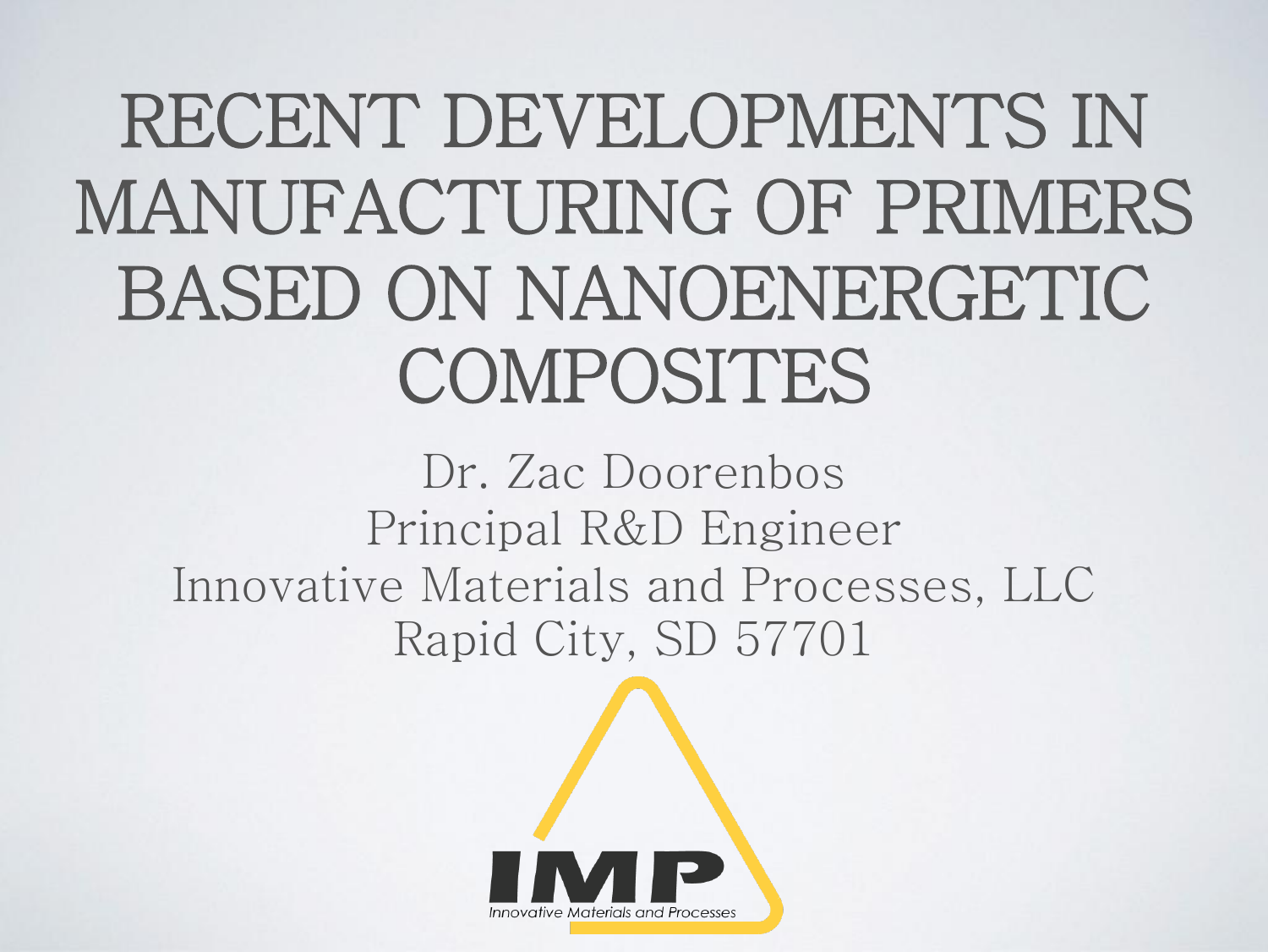#### AGENDA

•Background

- •Integrated Energetics Materials Processing
- •Small Caliber Percussion Primers
- •Medium Caliber Primers
- •Conclusions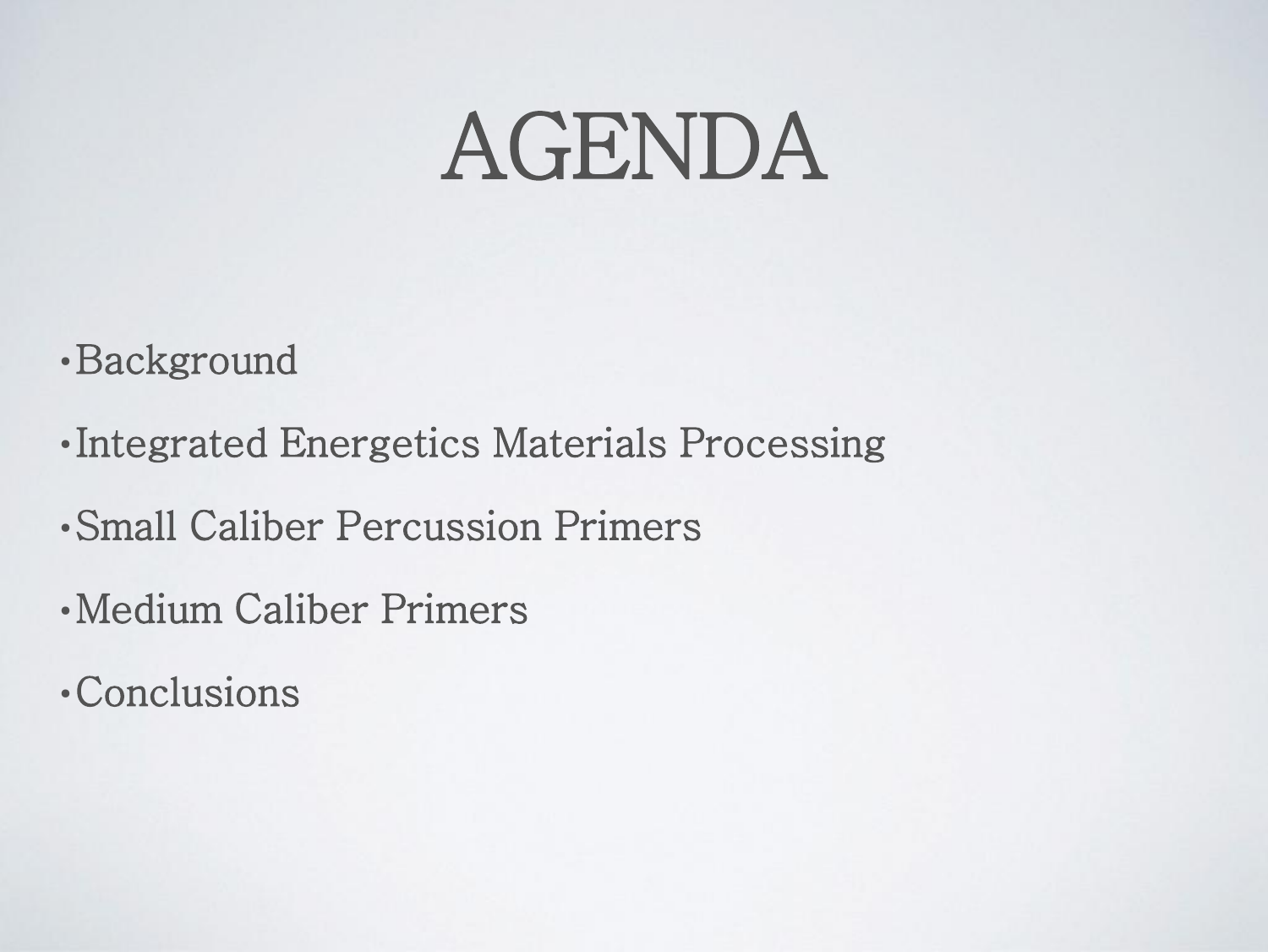# INNOVATIVE MATERIALS AND PROCESSES, LLC

IMP is a company focused on the development of new technologies in the area of nanomaterials, especially nanoenergetics. IMP R&D activities also include the synthesis and processing of advanced ceramic materials, and specialized pyrotechnic systems. The company was established in 1999.

Key Personnel •Dr. Jan Puszynski - President •Dr. Zac Doorenbos - Principal R&D Engineer •Mr. Matt Puszynski – R&D Specialist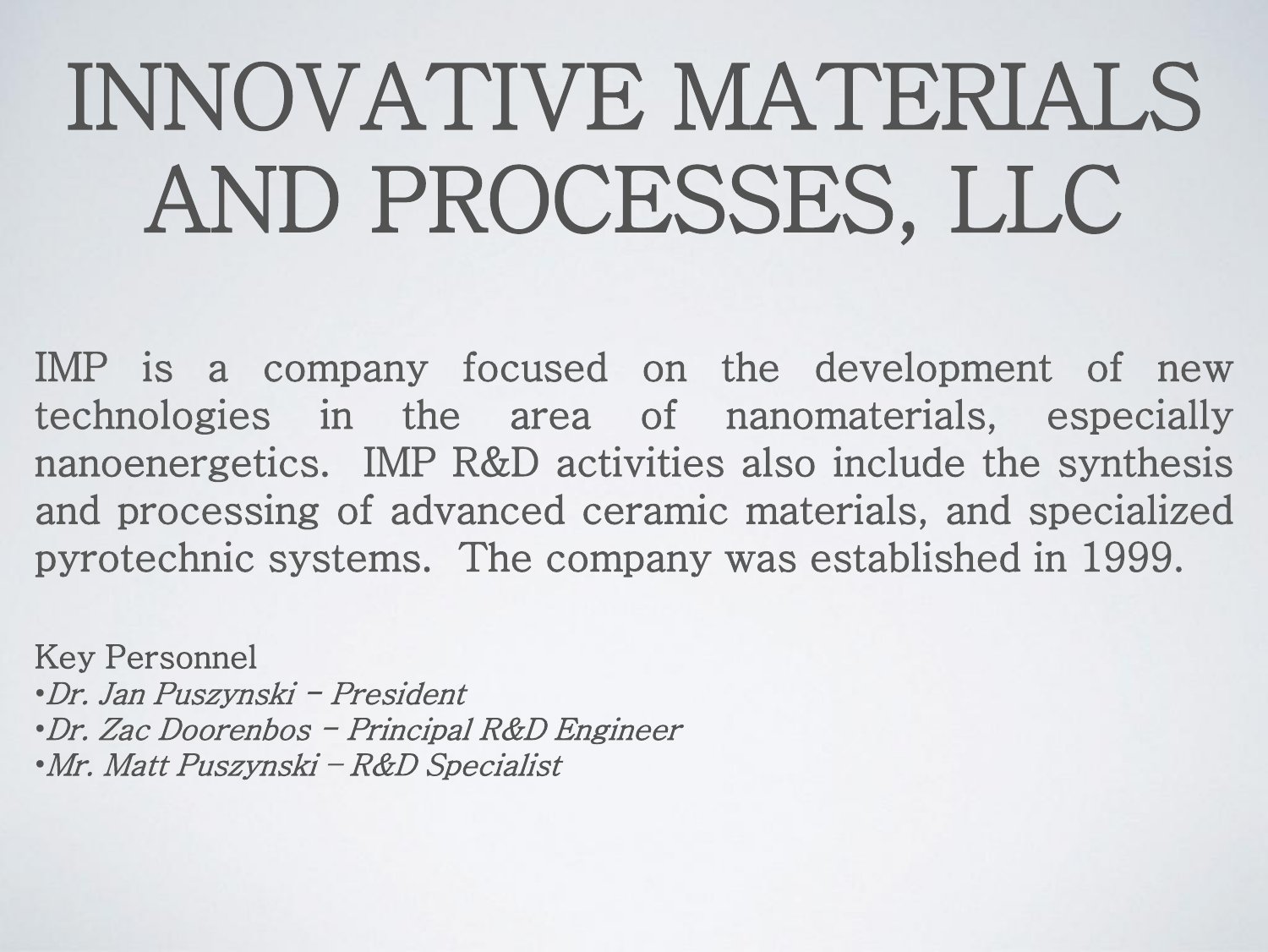Energetic nanothermite research supports an effort to replace compounds containing heavy metals (lead) in current military applications,

for example:

- percussion primers (small and medium caliber),
- electric primers (electric matches, pyrotechnics),
- low energy initiators (LEI).

Several metastable energetic nanocomposites, also known as metastable interstitial composites (MIC) or nanothermites (superthermites) were identified as the potential substitutes for currently used lead styphnate or lead thiocyanate.

Aluminum-based nanothermites (aluminum-metal oxide systems) are of particular interest in terms of their energetic characteristics. Examples:  $Al-MoO_3$ ,  $Al-WO_3$ ,  $Al-CuO$  and  $Al-Bi_2O_3$ .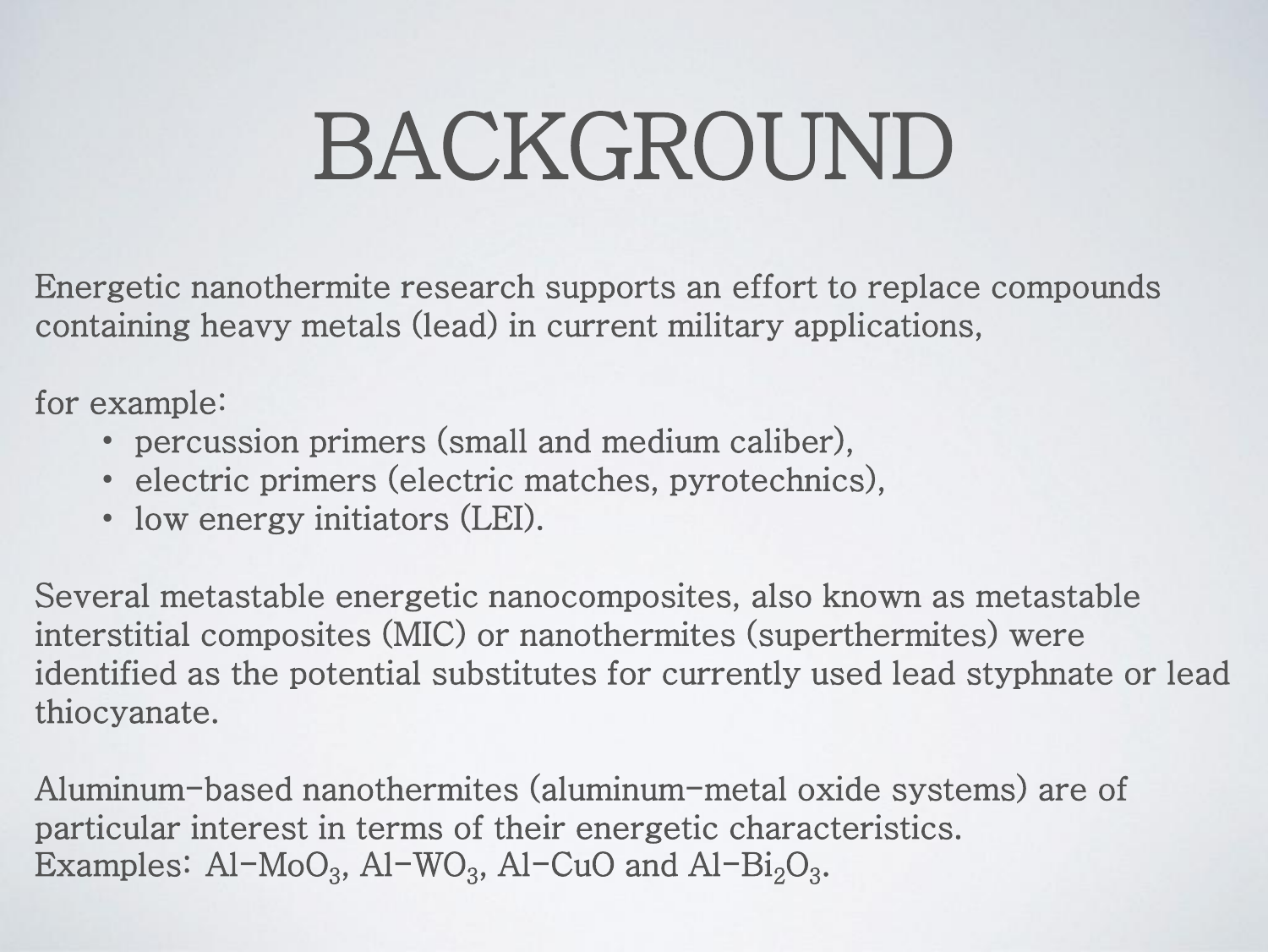#### Distinct characteristics of nanothermites:

- 1. Nanothermites consist of at least two reacting components (fuel and oxidizer);
- 2. Combustion reaction rate of nanothermite mixtures strongly depends on reactant's particle size and particle intermixing;
- 3. Energy release can be tuned by choice of the reactive components.

Characteristics 2 and 3 are relevant specifically to the percussion primer and other types of initiators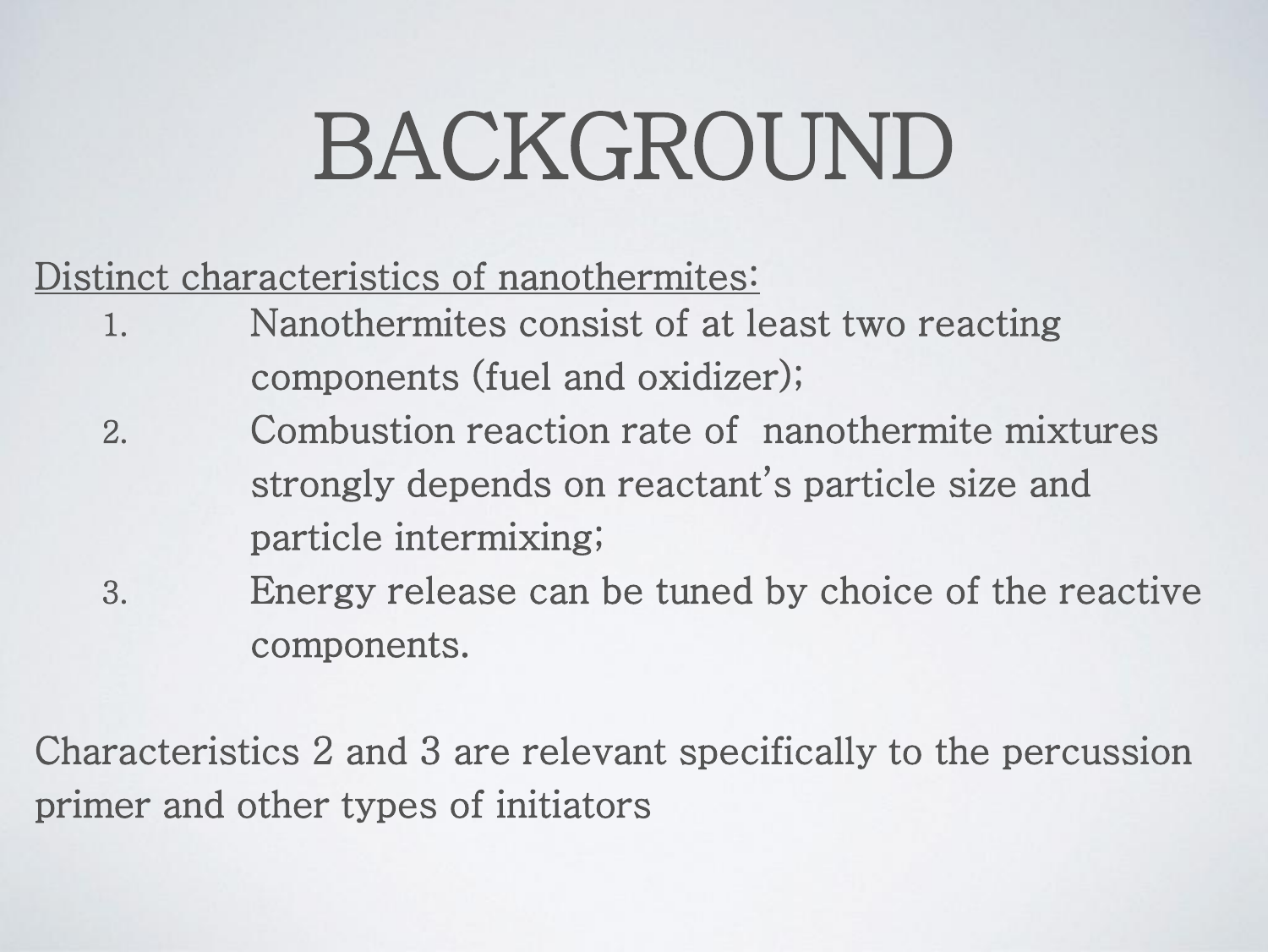Thermodynamic properties of selected thermite reactions

| <b>Thermite reaction</b>              | $\mathbf Q$<br>[cal/g] | $\bf Q$<br>[cal/cm <sup>3</sup> ] | <b>Gas generation</b><br>1 atm,<br>[g gas /g mixture] | $T_{ad}$<br>[K] |
|---------------------------------------|------------------------|-----------------------------------|-------------------------------------------------------|-----------------|
| $2Al + Fe2O3 \rightarrow 2Fe + Al2O3$ | 945.4                  | 3947                              | 0.0784                                                | 3135            |
| $2AI + Bi2O3 \rightarrow 2Bi + Al2O3$ | 505.1                  | 3638                              | 0.894                                                 | 3319            |
| $2AI + MOO3 \rightarrow MO + Al2O3$   | 1124                   | 4279                              | 0.2473                                                | 3688            |
| $2AI + WO3 \rightarrow W + Al2O3$     | 696.4                  | 3801                              | 0.1463                                                | 3253            |
| $2Al + 3CuO \rightarrow 3Cu + Al2O3$  | 974.1                  | 4976                              | 0.3431                                                | 2843            |

*J.A. Puszynski, C.J. Bulian, J.J. Swiatkiewicz, J. of Propulsion and Power, Vol. 23, No. 4, 698-706, (2007).*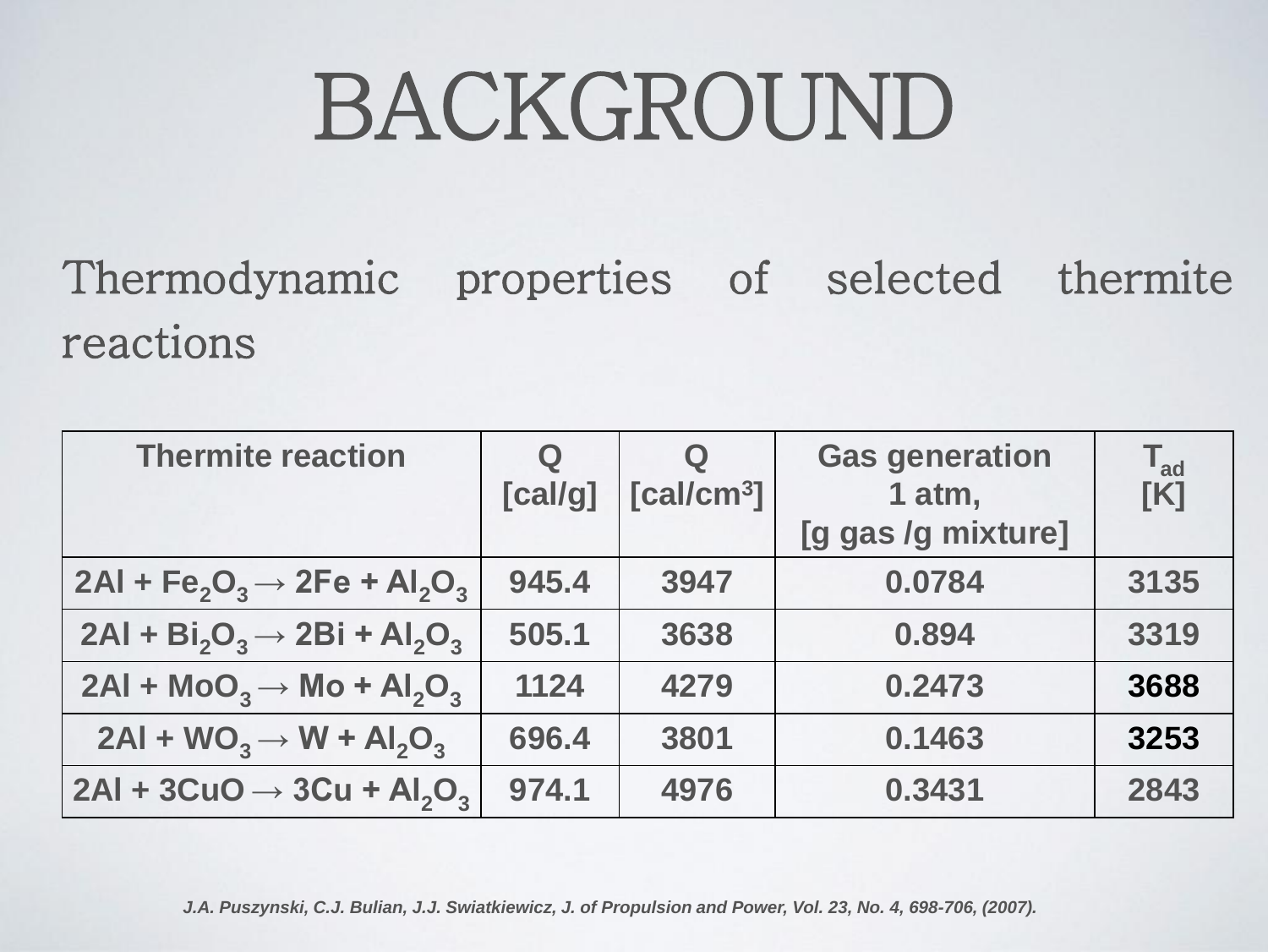Nanothermites can be difficult to process safely due to their sensitivity to friction and electrostatic discharge (ESD).

A typical small scale preparation of such mixtures involves mixing of nano-size reactant powders in an inert solvent (wet mixing).

After sufficient mixing of a slurry, the solvent in evaporated and the nanothermite is recovered, results in a loose powder.

Any handling of loose nanothermite powder must be carried out with extreme caution.

| <b>Nanothermite System</b>                  | <b>ESD ignition energy (mJ)</b> |  |
|---------------------------------------------|---------------------------------|--|
| Al-Fe <sub>2</sub> O <sub>3</sub> , powder  | 0.113                           |  |
| Al-MoO <sub>3</sub> , powder                | 0.050                           |  |
| Al-Bi <sub>2</sub> O <sub>3</sub> , powder  | 0.001                           |  |
| Al-Bi <sub>2</sub> O <sub>3</sub> , granule | 1.5                             |  |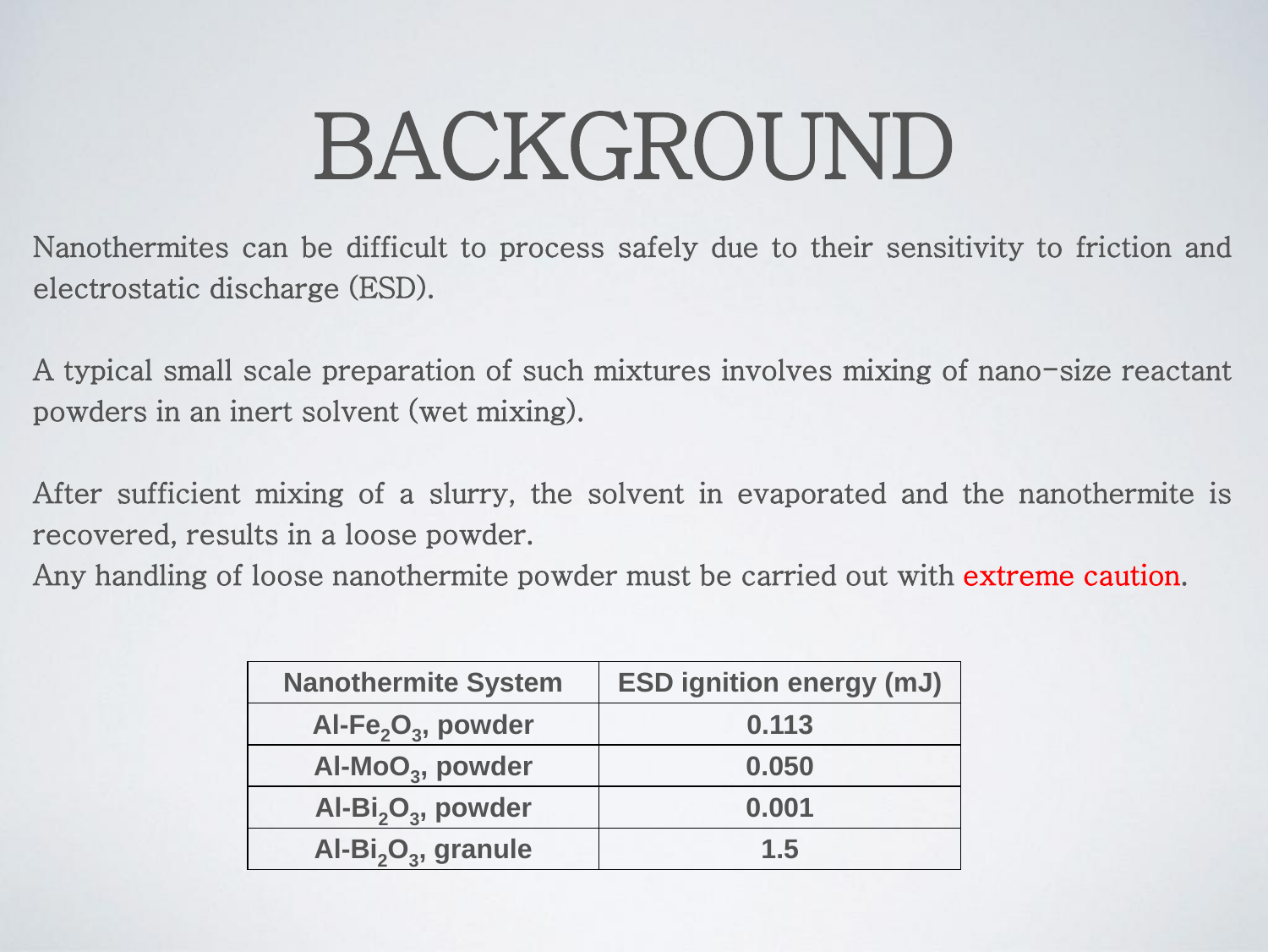## MAJOR PROCESSING CHALLENGES

- Processing in organic flammable solvents;
- Batch processing of small quantities;
- Stratification of reactants due to the difference in densities;
- Processing and loading of ultrafine extremely ESD sensitive powders;
- High reactivity of nanosize aluminum with moisture;
- Inherent brittleness of consolidate nanothermite.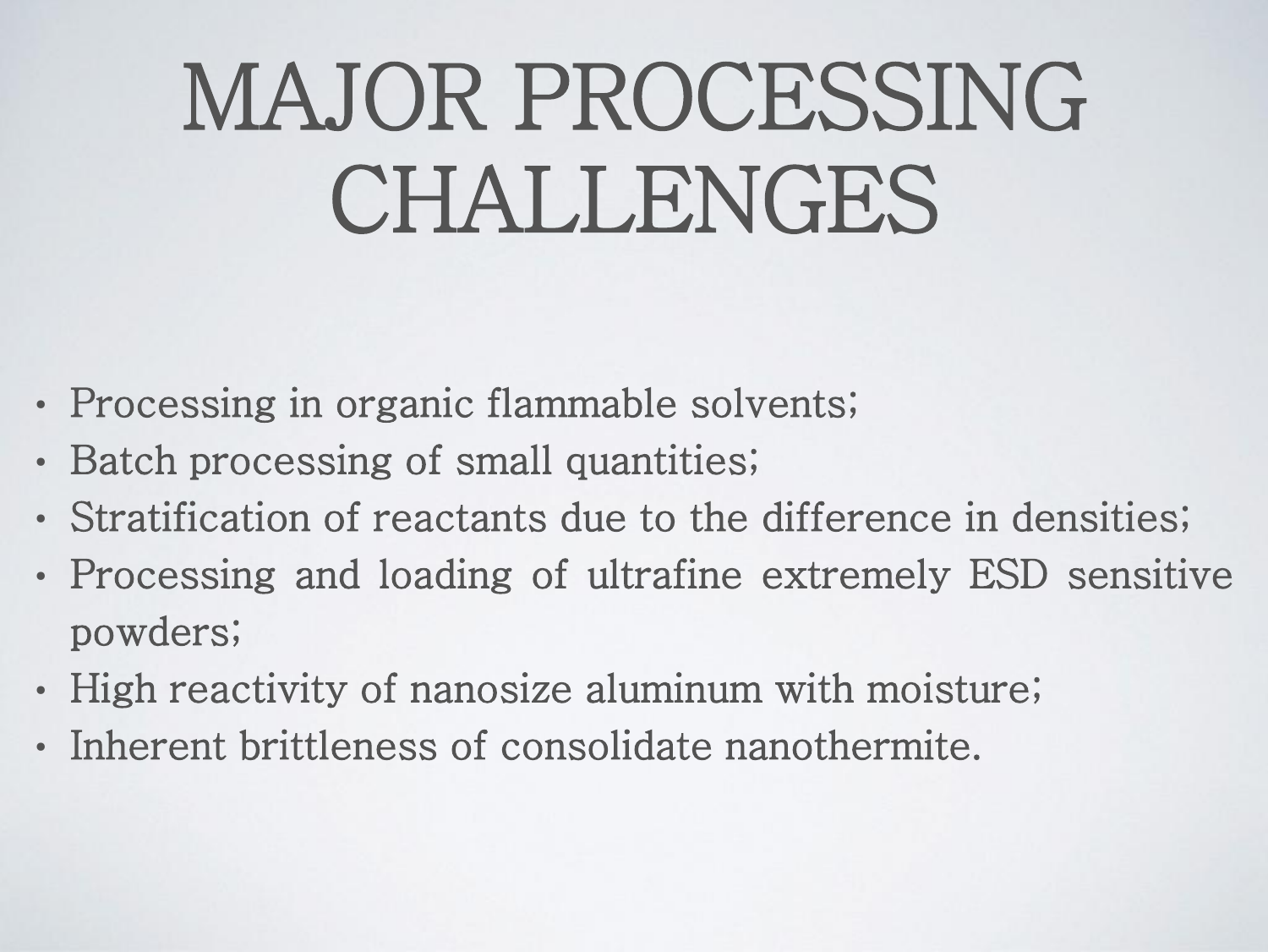# CRITICAL DESIGN IMPROVEMENTS

- Mixing flexibility of multi-component systems consisting of nanopowders and additives with different densities for energetic output tunability;
- Use of water as a processing solvent;
- Semi-continuous mixing system with an automated loading system.

A new mixing process<sup>1</sup> of the nanothermite components in a water slurry was developed by the Innovative Materials and Processes LLC. Based on this water based processing an integrated energetic materials processing system has been developed.

<sup>1</sup>U.S. Patent 7,670,446: J.A. Puszynski, J.J. Swiatkiewicz and M. Bichay, "Wet Processing and Loading of Percussion Primers Based on Metastable Nanoenergetic Composites"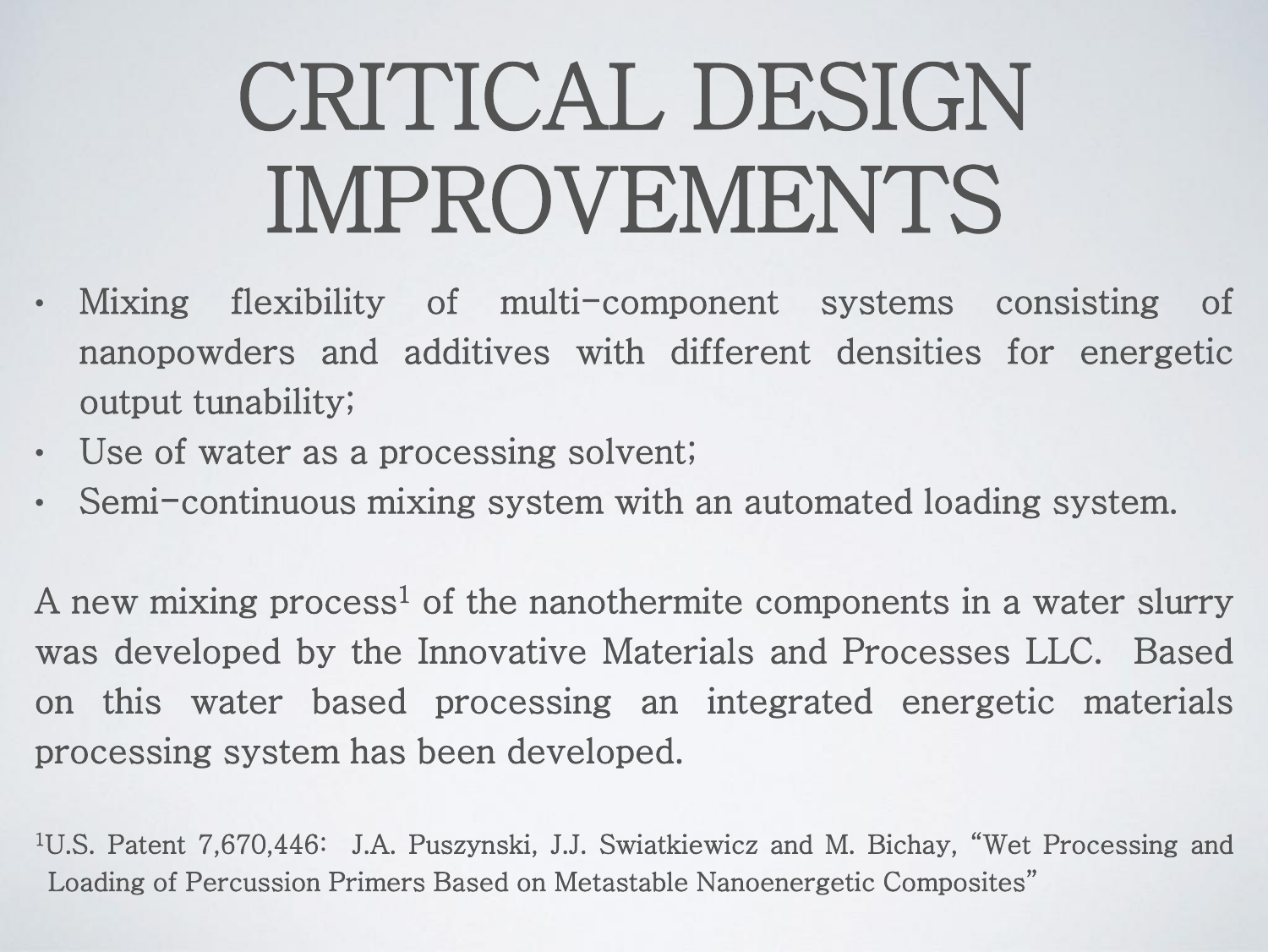

#### INTEGRATED ENERGETIC MATERIALS PROCESSING SYSTEM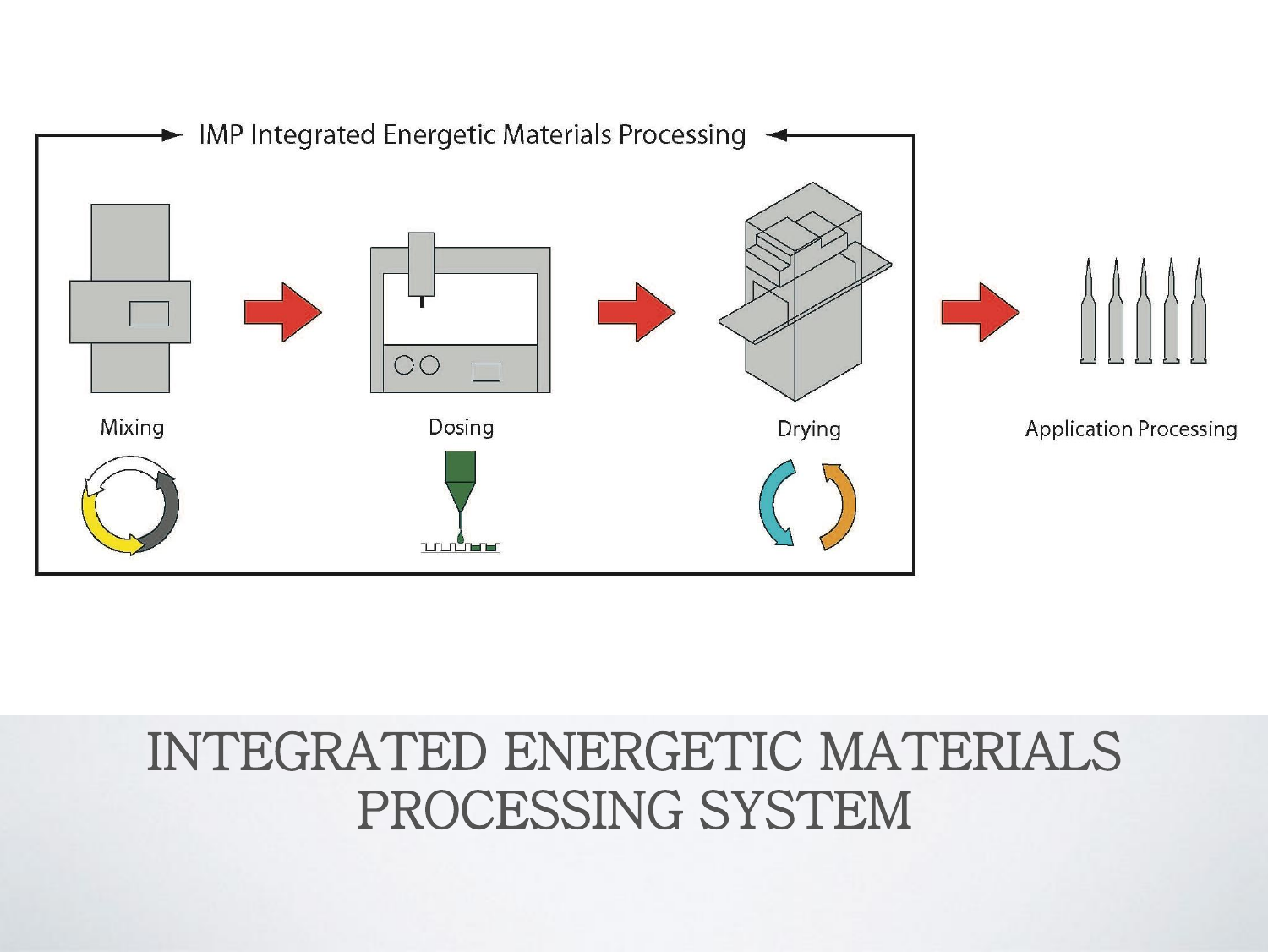## SMALL CALIBER PERCUSSION PRIMERS

- Automated water based loading of up to 3000 primers per hour;
- High level of tunability through the addition of nonwater soluble additives (e.g. Tetrazene);
- Tested with both #41 and M42 small caliber primers;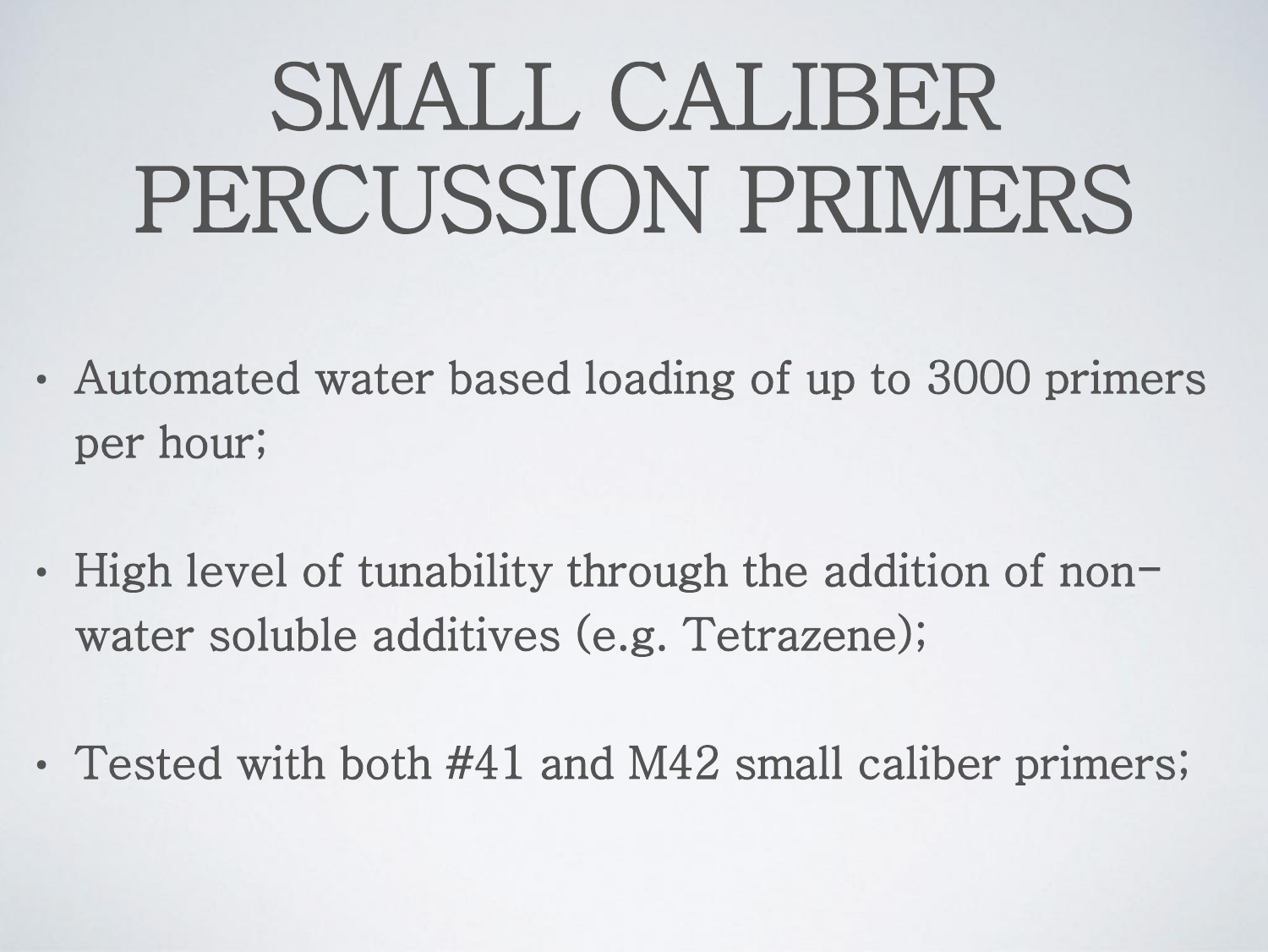









μ=33.7 mg *±*1.3 mg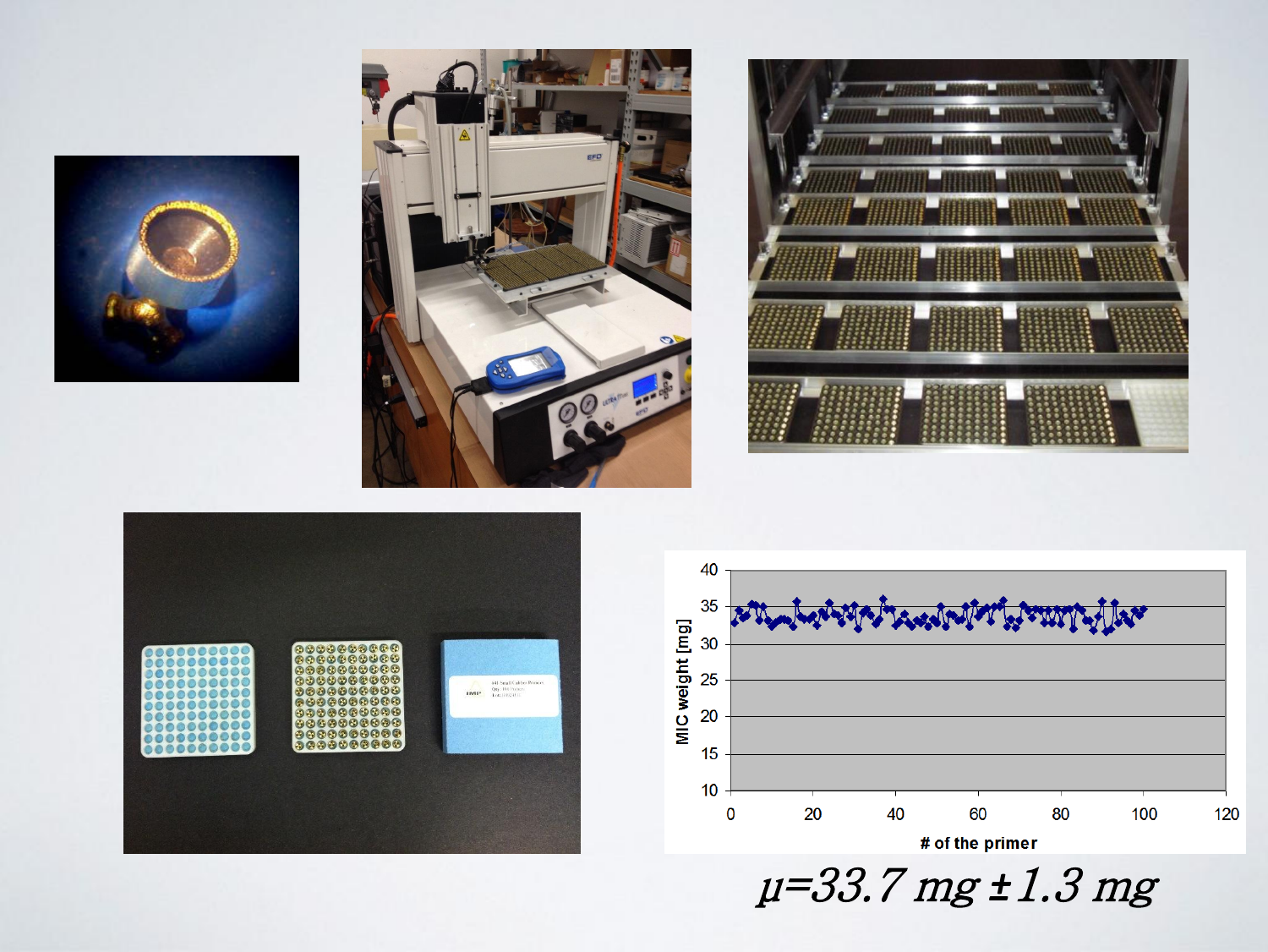| <b>Primer Type</b>   | <b>Average Projectile</b><br><b>Velocity (ft/sec)</b> | <b>Average t<sub>action</sub></b><br>(m <sub>s</sub> ) |
|----------------------|-------------------------------------------------------|--------------------------------------------------------|
| Standard #41         | 2723±26                                               | 0.960±0.031                                            |
| <b>Nanothermitel</b> | 2701±14                                               | 0.944±0.009                                            |

#41 Primer Pressure Output



| M42 Neyer Results<br><b>Sample Size: 30 primers</b><br>Ball Weight: 1.94 oz |         |  |
|-----------------------------------------------------------------------------|---------|--|
| μн                                                                          | 4.44 in |  |
|                                                                             | 0.74 in |  |





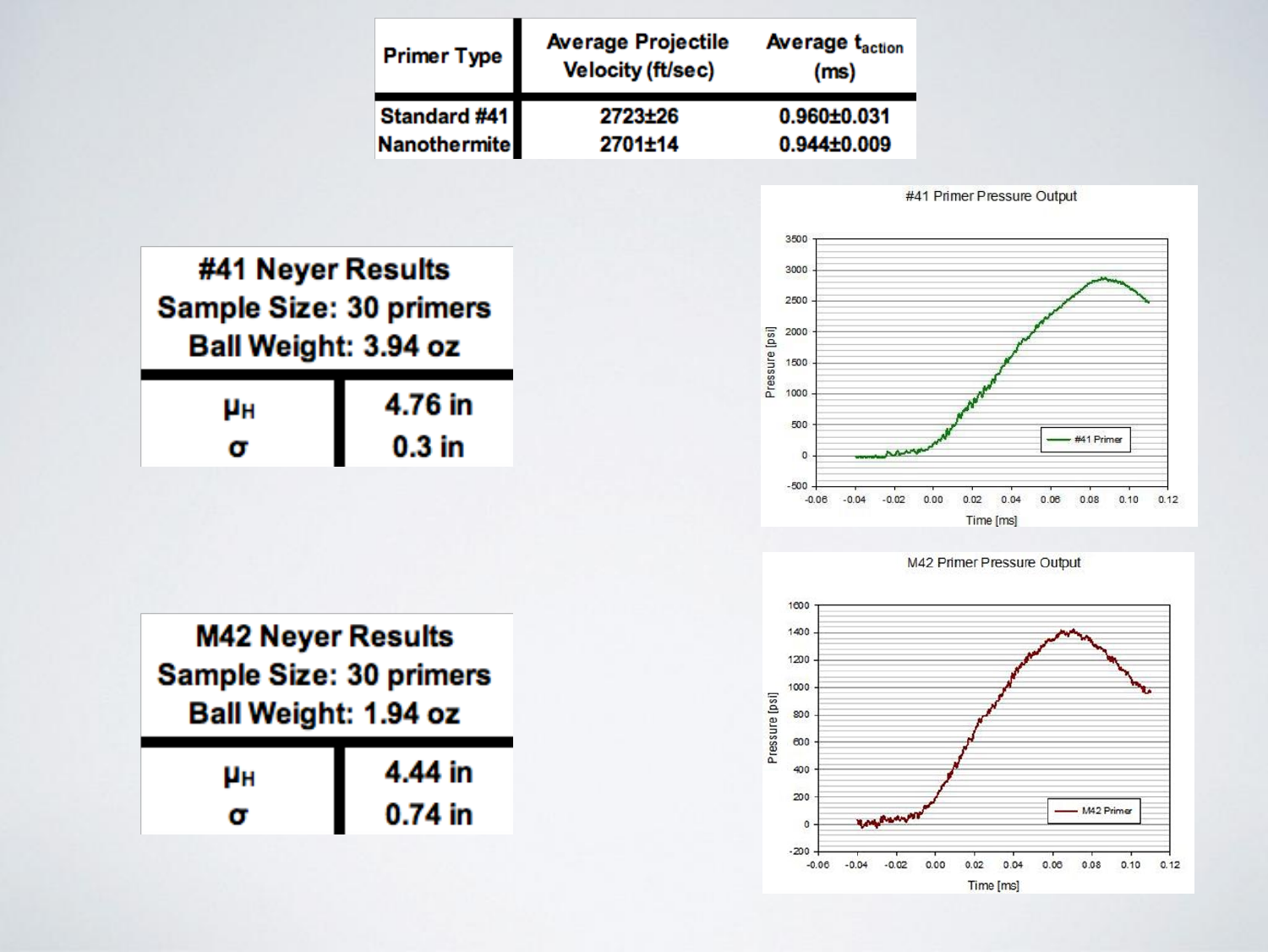#### MEDIUM CALIBER PRIMERS

- Use of same automated system for:
	- Carbon Bridge Formation
	- Loading of nanothermite composite material
- PA520 and M52A3B1 medium caliber electric primers;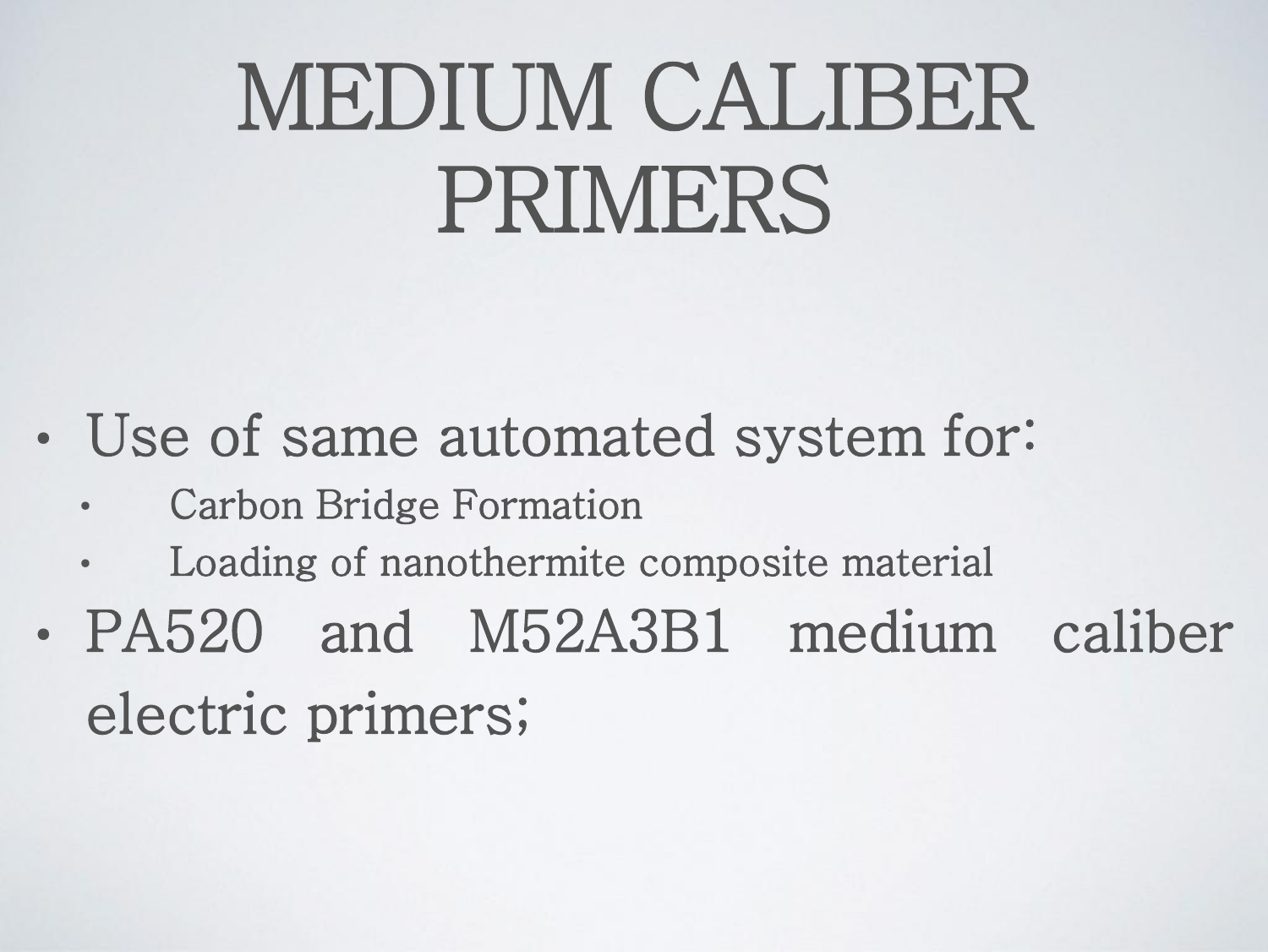Cartridge action time results for the PA520 nanothermite composite primers (50 samples were tested at each temperature) (Mil-Spec:  $\mu + 3\sigma < 4$  ms).

| PA520 MIC Composite Primers in LW30mm Round |                                               |              |                       |  |  |
|---------------------------------------------|-----------------------------------------------|--------------|-----------------------|--|--|
| Temperature                                 | <b>Mean Action Time</b><br>$\lceil ms \rceil$ | Std Dev [ms] | Mean + $3\sigma$ [ms] |  |  |
| Ambient<br>(70°F)                           | 2.44                                          | 0.132        | 2.83                  |  |  |
| High<br>(160°F)                             | 1.81                                          | 0.054        | 1.97                  |  |  |
| Low<br>$(-65^{\circ}F)$                     | 2.65                                          | 0.248        | 3.65                  |  |  |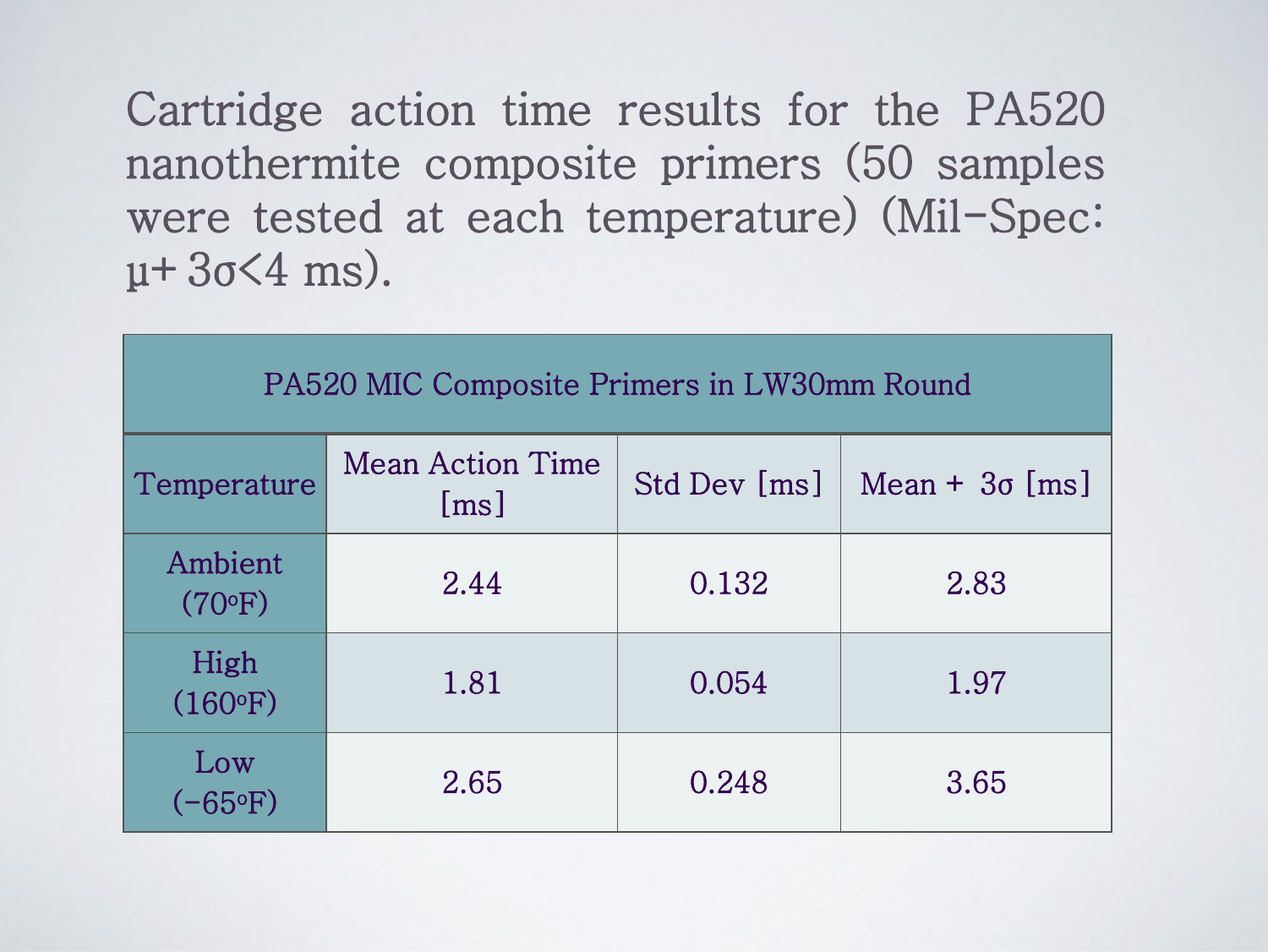#### CONCLUSIONS

- Nanothermite composite materials can be used as a replacement for lead based material in primer applications;
- Environmental testing has shown that the reactants from Al- $Fe<sub>2</sub>O<sub>3</sub>$  and Al-Bi<sub>2</sub>O<sub>3</sub> nanothermites have low potential for water transport and there is limited toxicity of these materials in water;
- Innovative Materials and Processes, LLC has developed an Integrated Automated Energetic Materials Processing system for loading both small and medium caliber primers;
- The IAEMP system is very flexible and can be easily scaled up for higher production requirements.